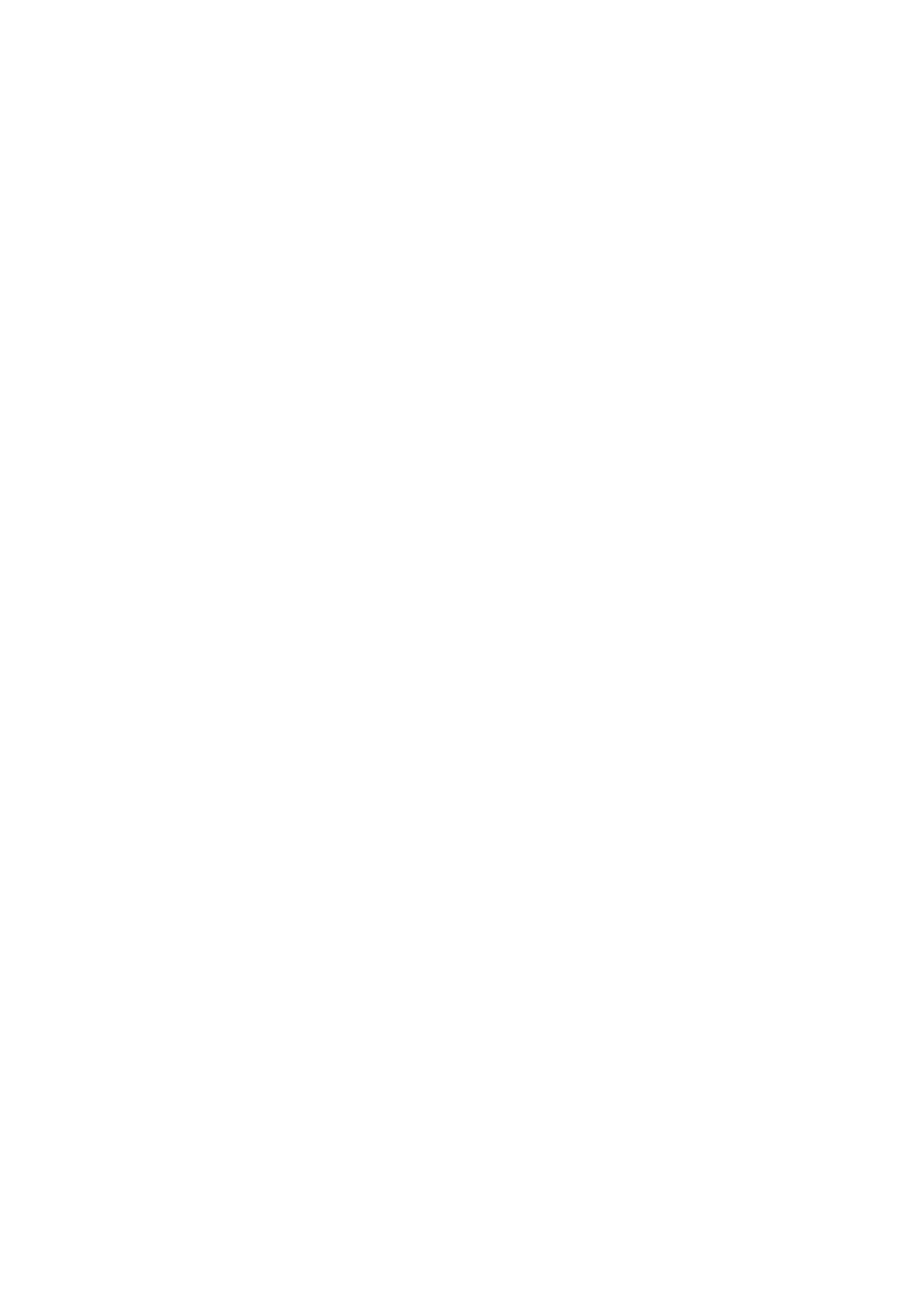

1. Four lines intersect forming eight equal angles. Which blue arc has the same length as the red one?



2. The product of the digits of a 10-digit integer is 15. What is the sum of the digits of this number? (A) 8 (B) 12 (C) 15 (D) 16 (E) 20

3. Bella is older than Charlie and younger than Lily. If Teddy is older than Bella, which two could be the same age?

| $(A)$ Charile and Teddy | (B) Teddy and Lily   |
|-------------------------|----------------------|
| $(C)$ Lily and Charlie  | $(D)$ Bella and Lily |
| (E) Teddy and Bella     |                      |

4. How many positive three-digit integers are divisible by 13?

(A) 68 (B) 69 (C) 70 (D) 76 (E) 77

4 points

5. The square is divided into 2 squares and 2 equal rectangles. The vertices of the shaded quadrilateral of area 3 are the midpoints of the sides of the squares. What is the area of the unshaded part of the square?

(A) 12 (B) 15 (C) 18 (D) 21 (E) 24

```
3 points
```
- 6. How many real solutions does the equation  $(x 2)^2 + (x + 2)^2 = 0$  have?
	- (A) 0 (B) 1 (C) 2 (D) 3 (E) 4

5 points

7. If N is a positive integer, how many integers are between  $\sqrt{N^2 + N + 1}$  and  $\sqrt{9N^2 + N + 1}$ ?

(A)  $N + 1$  (B)  $2N - 1$  (C)  $2N$  (D)  $2N + 1$  (E)  $3N$ 

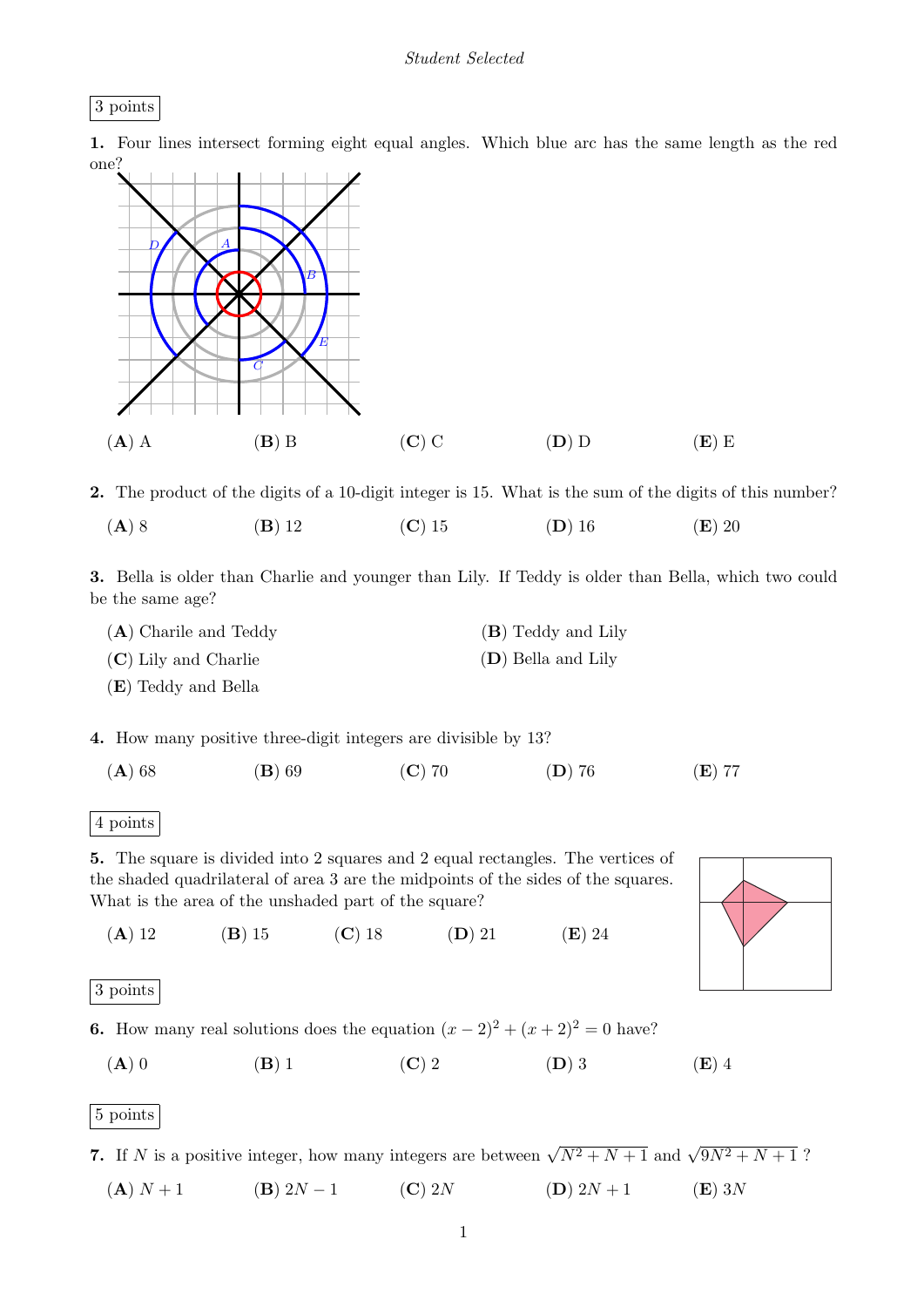3 points

**8.** Let  $a, b, c$  be non zero numbers. It is known that the numbers  $-2a^4b^3c^2$  and  $3a^3b^5c^{-4}$  have the same sign. Which of the following is definitely true?

**(A)** 
$$
ab > 0
$$
   
**(B)**  $b < 0$    
**(C)**  $c > 0$    
**(D)**  $bc > 0$ 

4 points

9. Martina is playing in an 8 player tournament. She knows she will beat everyone except Ash, who will beat everybody. In the first round, players are organised randomly into four pairs, and the winner of each match proceeds to the second round. In the second round, there are two matches and the winners of these matches proceed to the final. What is the probability that Martina gets to the final?

(A) 1 (B)  $1/2$  (C)  $2/7$  (D)  $3/7$  (E)  $4/7$ 

5 points

10. The vertices of a 20-gon are numbered from 1 to 20 in such a way that the numbers of adjacent vertices differ by 1 or 2. The sides of the 20-gon whose ends differ only by 1 are colored red. How many red sides are there?

(A) 1 (B) 2 (C) 5 (D) 10

(E) there are multiple possibilities

3 points

11. If you write, in increasing order, all the integers from 2 to 2022 which use only 0s and 2s, what is the number in the middle of your list?

(A) 200 (B) 220 (C) 222 (D) 2000 (E) 2002



12. Which two pieces can be put together to build a shape that looks like this?



3 points

13. On Henry's smartphone, the diagram shows how much time he spent last week on each of his apps.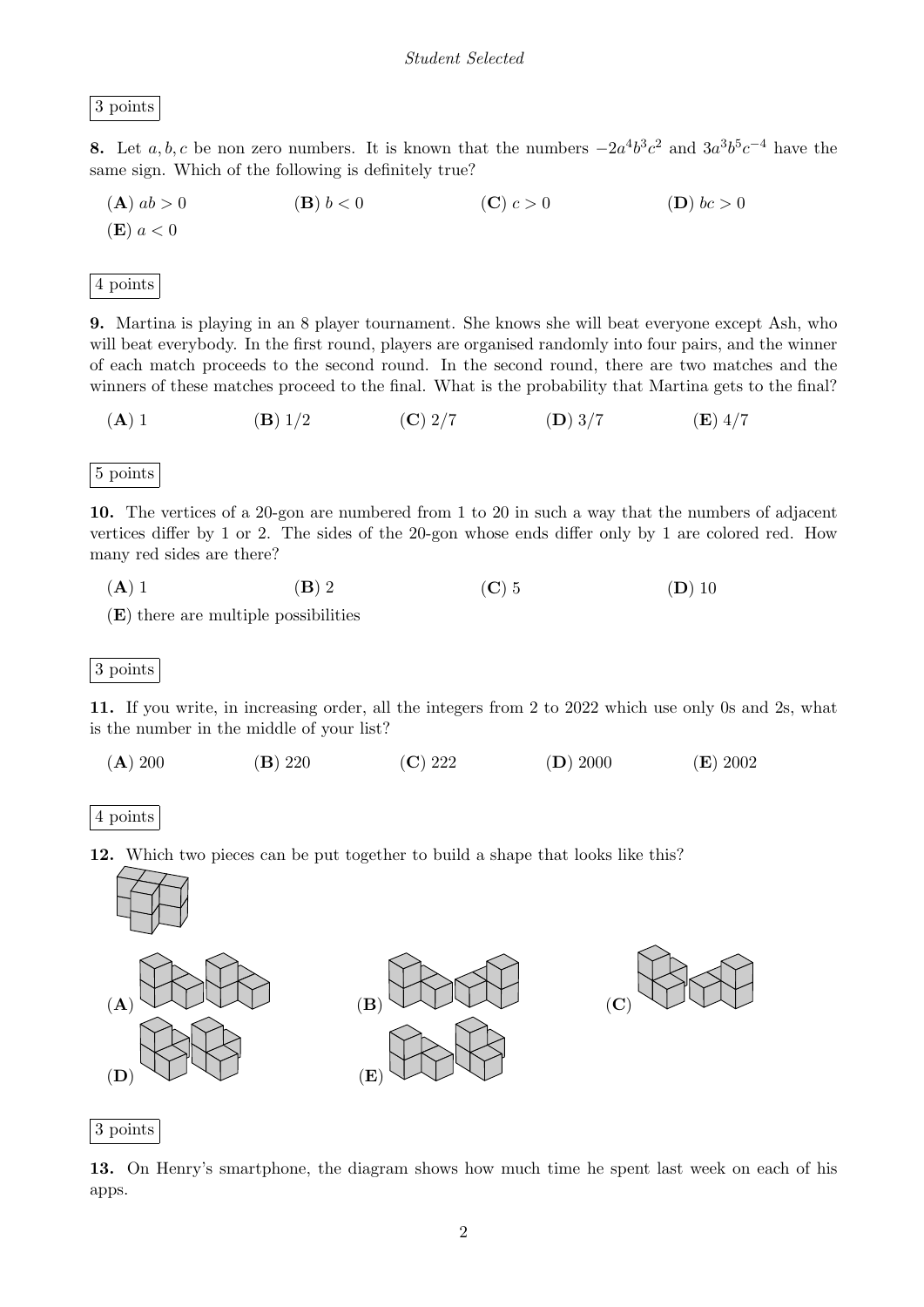The apps are ordered from greatest to least time spent. This week he spent half the time on just two apps, and equal time on the other two. What cannot be the diagram for this week?



14. Four circles, each of radius 1, intersect as shown. What is the perimeter of the shaded region?

(**A**)  $\pi$  (**B**)  $\frac{3\pi}{2}$  (**C**) Some number between  $\frac{3\pi}{2}$  and  $2\pi$  $(\mathbf{E}) \pi^2$ (**D**) 2π



**15.** A cuboid of surface area  $S$  is cut by six planes as shown. Each plane is parallel to a face, but its distance from the face is random. Now the cuboid is separated in 27 smaller parts. What is, in terms of S, the total surface area of all 27 smaller parts?

 $(A)$  2 S 5 2  $(\mathbf{C})$  3 S  $(\mathbf{D})$  4 S

(E) none of the previous

16. Two rectangles are inscribed inside a triangle ABC. The dimensions of the rectangles are  $1 \times 5$  and  $2 \times 3$ , respectively, as shown. How long is the triangle's altitude from A?

- $(A)$  3 7  $\frac{7}{2}$  (C)  $\frac{8}{3}$  $\frac{8}{3}$  (D)  $\frac{6}{5}$ 5
- (E) none of the previous

3 points

17. In a straight line we have marked the points  $A, B, C, D$  in this order, as seen in the figure.

 $\overline{C}$  $\frac{B}{2}$  $\overline{D}$ 

We know that the distance between A and C is  $12cm$  and between B and D, 18cm. What is the distance between the midpoints of the segments AB and CD?

(A)  $15cm$  (B)  $12cm$  (C)  $18cm$  (D)  $6cm$  (E)  $9cm$ 

5 points





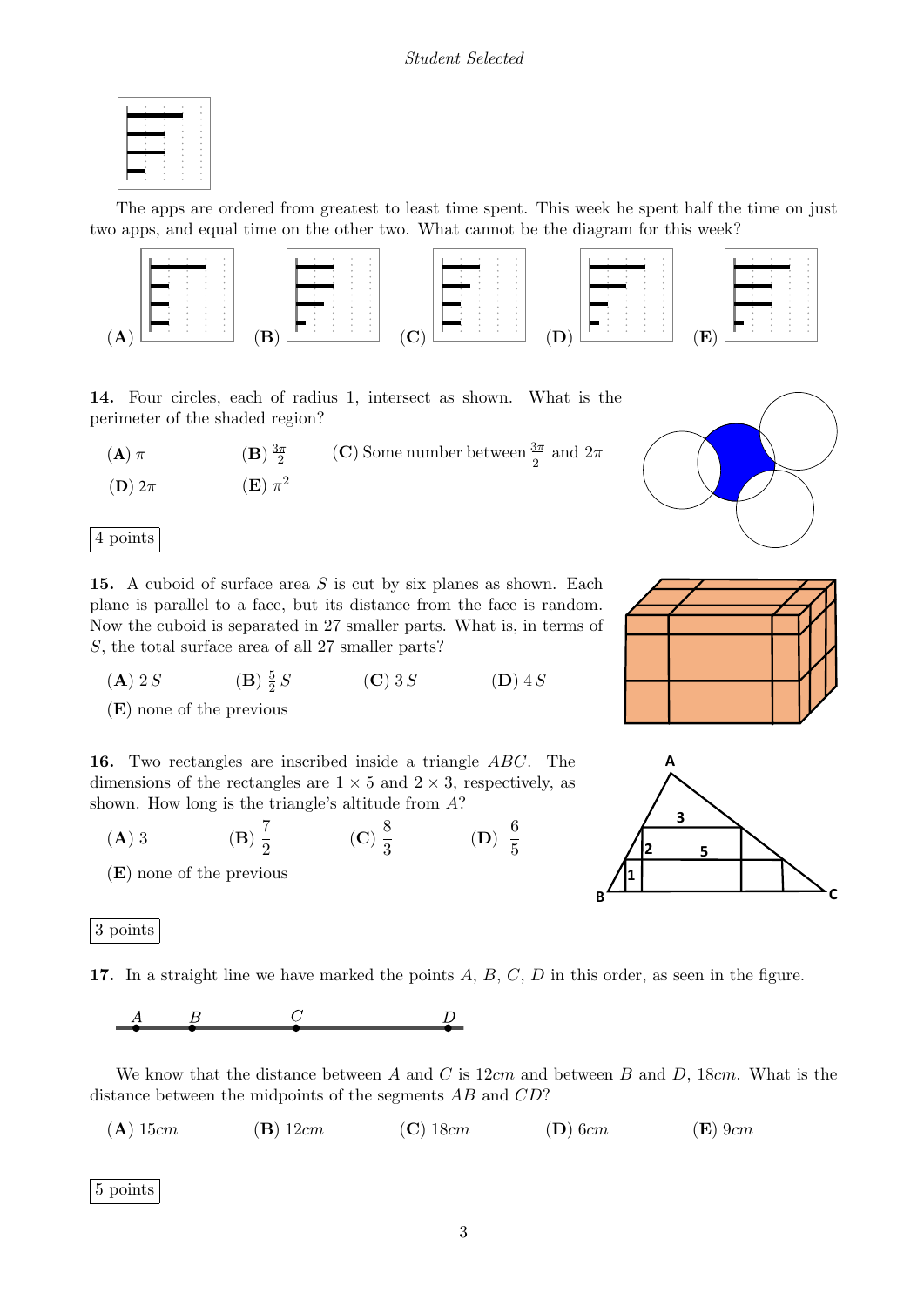## Student Selected

18. A circle centered at (0, 0) has radius 5. For how many points on the perimeter of the circle are both coordinates integers?

- $(A)$  5
- (B) 8
- (C) 12
- (D) 16
- (E) 20

|  | DOINES |
|--|--------|
|--|--------|



- **19.** What is the greatest common divisor of  $2^{2021} + 2^{2022}$  and  $3^{2021} + 3^{2022}$ ?
	- (A)  $2^{2021}$  (B) 1 (C) 2 (D) 6 (E) 12

20. A rectangle is divided into 11 smaller rectangles as shown in the diagram. All these 11 rectangles are similar to the original large rectangle. The orientation of the smallest rectangles is the same as the largest. If the length of the base of the smallest rectangle is 1, what is the perimeter of the large rectangle?



(A) 20 (B) 24 (C) 27 (D) 30 (E) 36

21. Looking at the water meter in the bath room Tony notices that all digits are different.



How much water will be used until all digits are different again for the first time?

 $(A) 0.006m<sup>3</sup>$  $(B) 0.034m<sup>3</sup>$  $(C)$  0.086 $m<sup>3</sup>$  $(D)$  0.137 $m<sup>3</sup>$  $(E) 1.048m<sup>3</sup>$ 

22. Five numbers have a mean of 24. The mean of the three smallest numbers is 19 and the mean of the three largest numbers is 28.

What is the median of the five numbers?

(A) 20 (B) 21 (C) 22 (D) 23 (E) 24

## 5 points

23. The numbers 1 to 10 are placed, once each, in the circles of the figure shown. The sum of the numbers in the left column is 24, the sum of the numbers in the right column is also 24 and the sum of the numbers in the bottom row is 25. Which number is in the circle with the question mark?



(A) 2 (B) 4 (C) 5 (D) 6

(E) none of the previous

4 points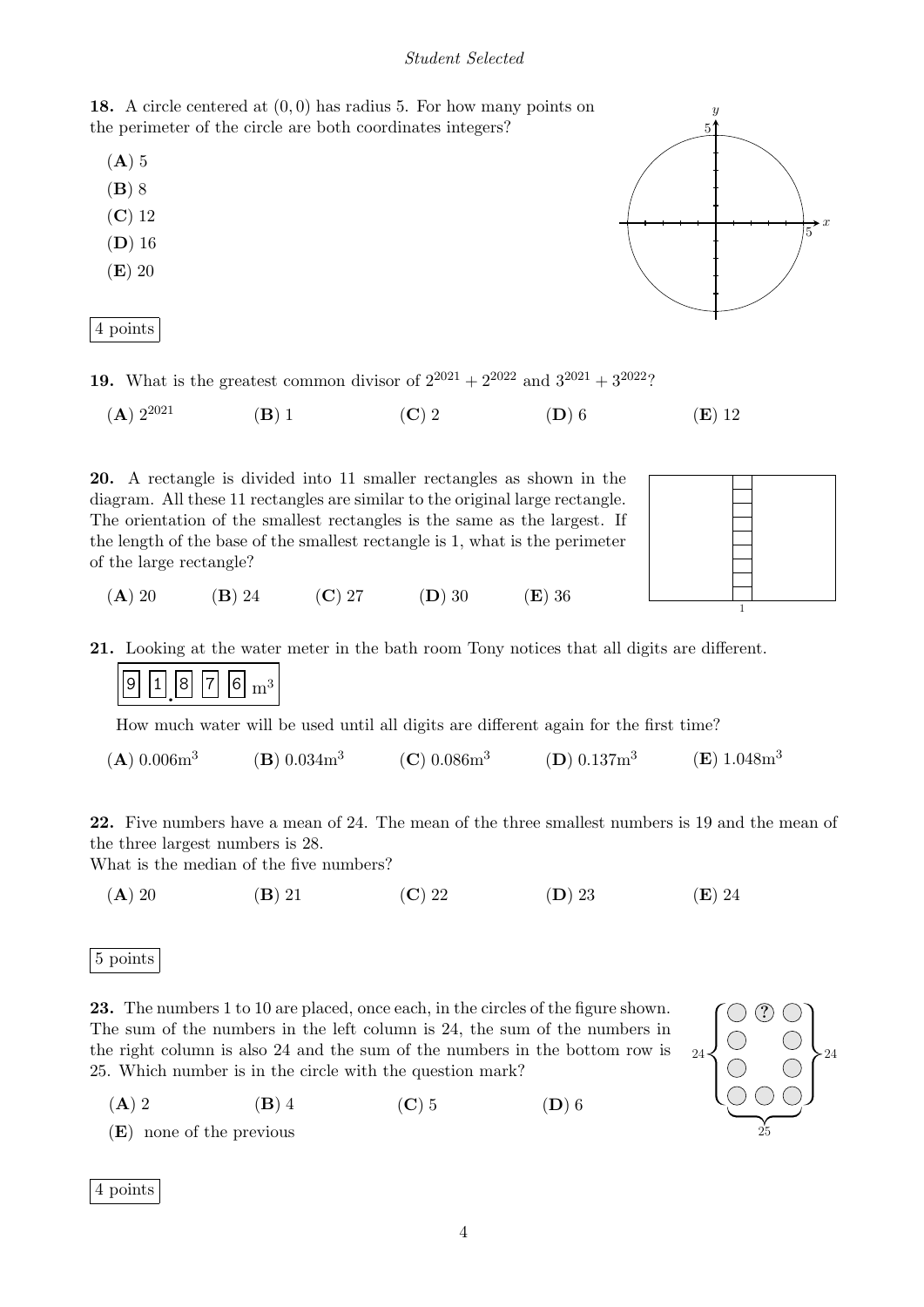## Student Selected

24. The map shows a region with 16 cities connected by roads. The Government wants to build electricity power plants in some of the cities. Each power plant can provide enough electricity for its own citizens and also for the citizens of neighbouring cities (the ones that are directly connected by a single road). What is the least number of power plants that must be built?

(A) 3 (B) 4 (C) 5 (D) 6 (E) 7



5 points

(D)

 $\Omega$ 

1

0 1 2

x

(E)

0

1



25. A square lies in a coordinate system as shown. Each point  $\left(x,y\right)$  on the square is moved to 1



0 1 2

 $\cdot$ <sub>x</sub>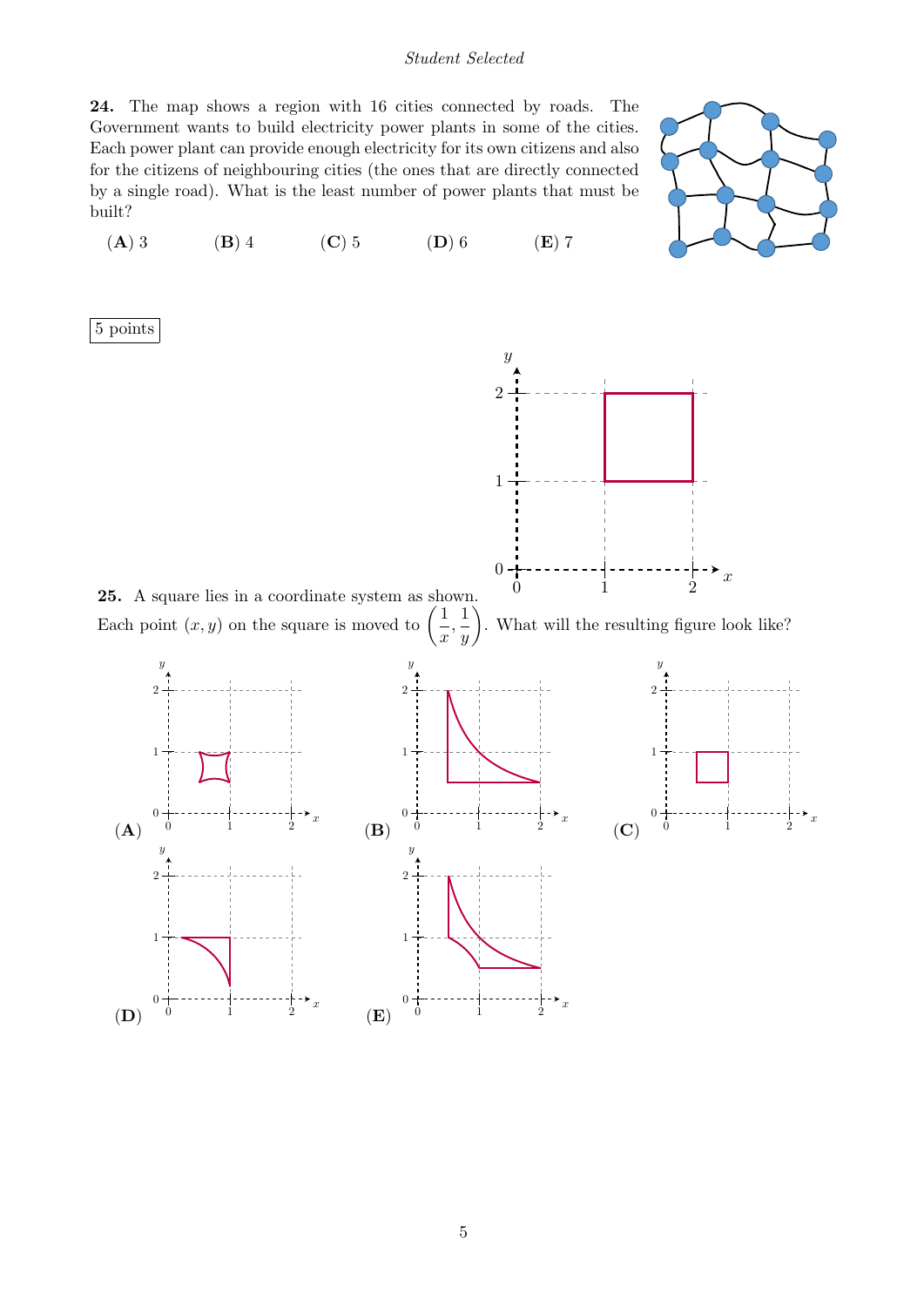## Student Selected

26. A regular hexagonal prism has its top corners shaved off, as shown. The top face becomes a smaller regular hexagon and the 6 rectangular faces around the middle become 12 isosceles triangles of two different sizes. What fraction of the original prism's volume has been lost?

(**A**) 
$$
\frac{1}{12}
$$
 (**B**)  $\frac{1}{6}$  (**C**)  
(**D**)  $\frac{1}{6\sqrt{2}}$  (**E**)  $\frac{1}{6\sqrt{3}}$ 



27. A football match between teams from North Berracan and South Berracan is played in a stadium that has a rectangular array of chairs for the spectators. There are 11 North Berracan supporters in each row, 14 South Berracan supporters in each column. This leaves 17 empty seats. What is the smallest possible number of seats in the stadium?

$$
(A) 500 \t\t (B) 660 \t\t (C) 690 \t\t (D) 840 \t\t (E) 994
$$



30. How many positive 3-digit numbers are there that are equal to 5 times the product of their digits?

$$
(A) 1 \t\t (B) 2 \t\t (C) 3 \t\t (D) 4 \t\t (E) 5
$$